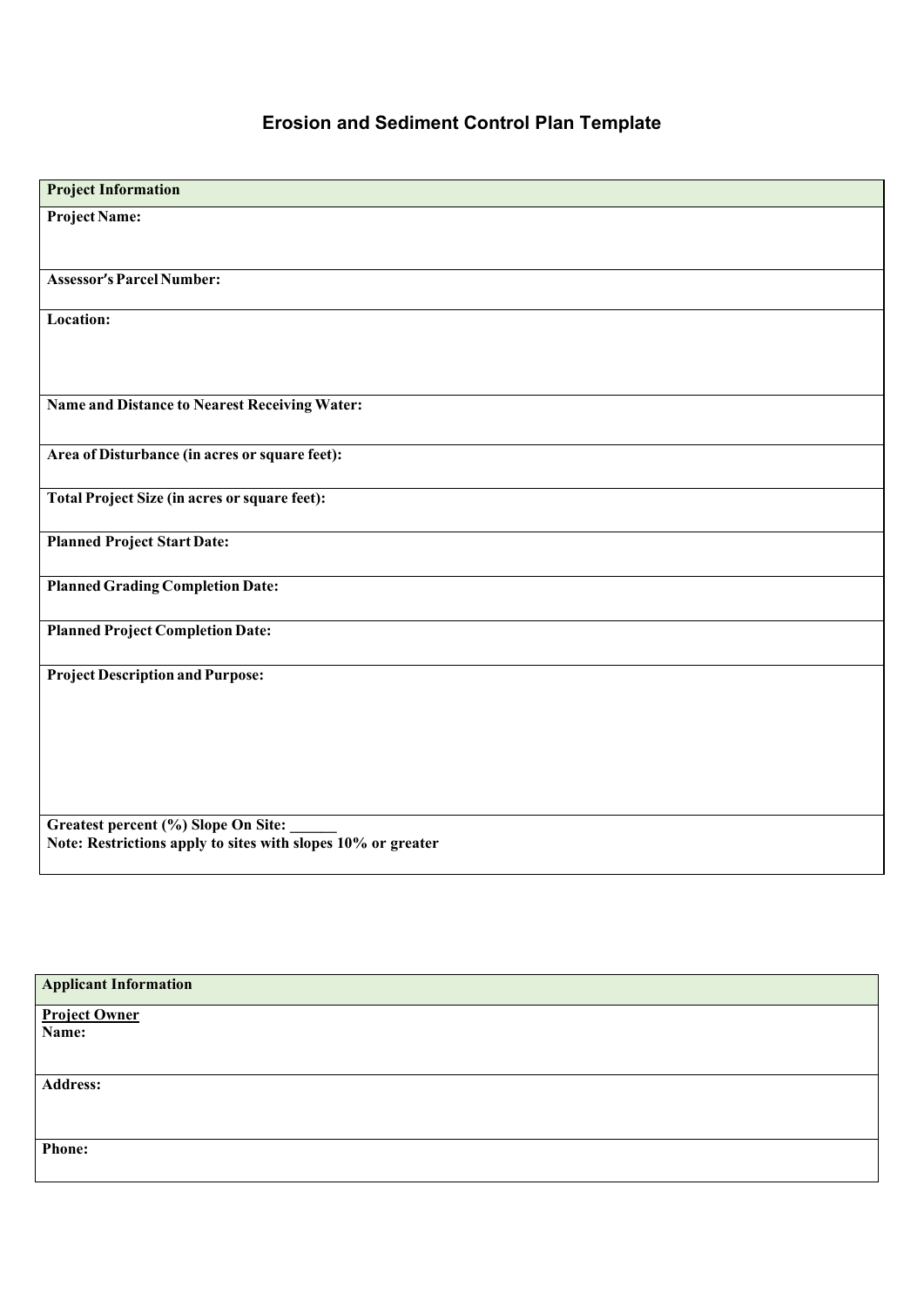| Email:                                                                                                                                                                                                                                                                                                                                                                                                                                                                                                                                                                                                                                                                                                       |       |  |
|--------------------------------------------------------------------------------------------------------------------------------------------------------------------------------------------------------------------------------------------------------------------------------------------------------------------------------------------------------------------------------------------------------------------------------------------------------------------------------------------------------------------------------------------------------------------------------------------------------------------------------------------------------------------------------------------------------------|-------|--|
| Contractor<br>Name:                                                                                                                                                                                                                                                                                                                                                                                                                                                                                                                                                                                                                                                                                          |       |  |
| <b>Address:</b>                                                                                                                                                                                                                                                                                                                                                                                                                                                                                                                                                                                                                                                                                              |       |  |
| <b>Phone:</b><br>(24/7 Contact Number)                                                                                                                                                                                                                                                                                                                                                                                                                                                                                                                                                                                                                                                                       |       |  |
| Email:                                                                                                                                                                                                                                                                                                                                                                                                                                                                                                                                                                                                                                                                                                       |       |  |
| <b>Applicant Certification</b>                                                                                                                                                                                                                                                                                                                                                                                                                                                                                                                                                                                                                                                                               |       |  |
| I certify that the information provided in the Erosion and Sediment Control Plan is, to the best of my knowledge and belief,<br>true, accurate, and complete and that it will be implemented throughout the project. I further certify that I will notify the<br>Town of Windsor and submit revised information if any of the information or conditions documented in this Erosion and<br>Sediment Control Plan change. I understand there are significant penalties for submitting false information or for not<br>implementing the Erosion and Sediment Control Plan per Windsor Municipal Code Title IX, Chapter 4. I will retain a copy of<br>the Erosion and Sediment Control Plan at the project site. |       |  |
|                                                                                                                                                                                                                                                                                                                                                                                                                                                                                                                                                                                                                                                                                                              |       |  |
| Signature:                                                                                                                                                                                                                                                                                                                                                                                                                                                                                                                                                                                                                                                                                                   | Date: |  |
| Title:                                                                                                                                                                                                                                                                                                                                                                                                                                                                                                                                                                                                                                                                                                       |       |  |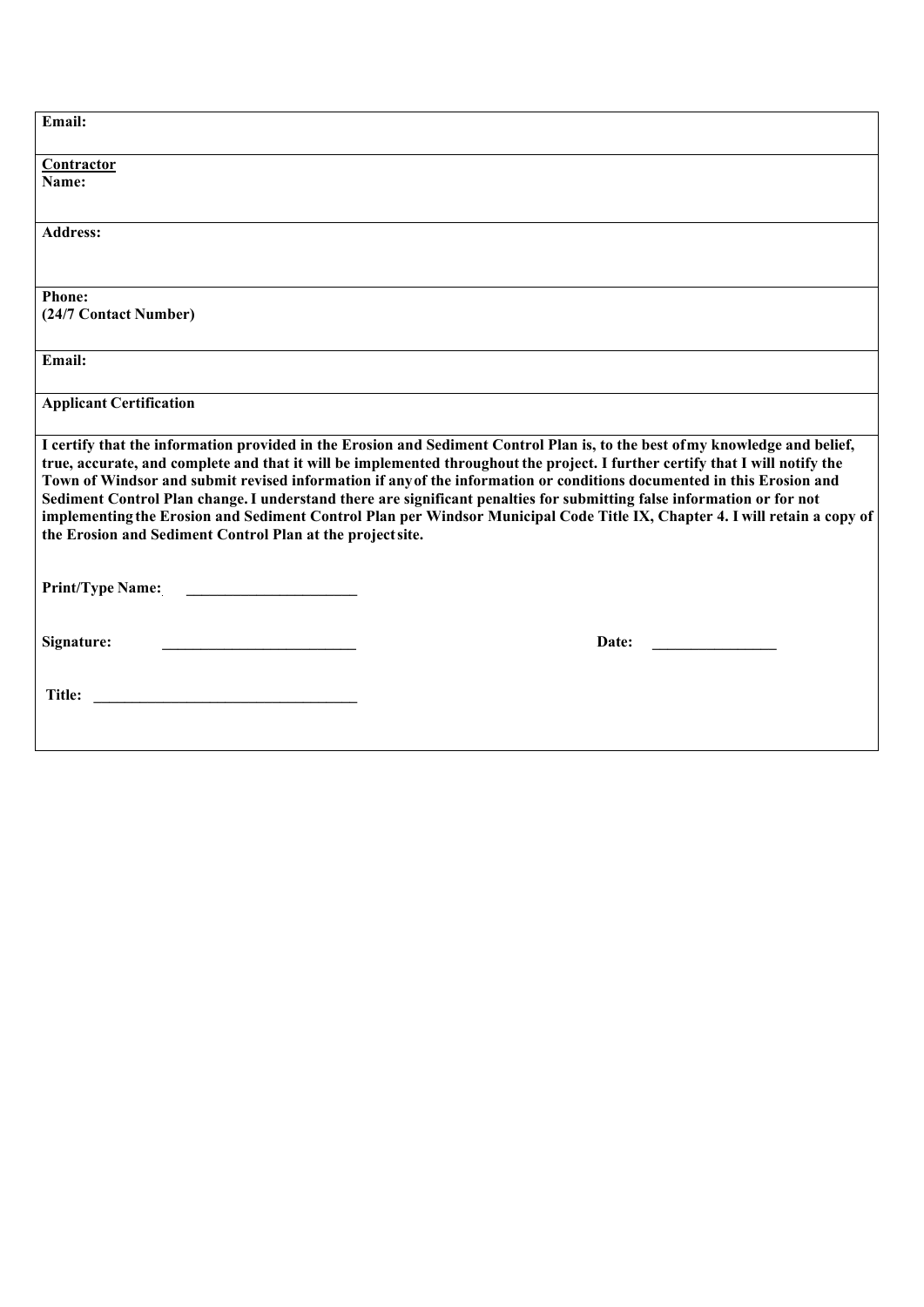**A. Provide a Site Plan showing the location of all proposed BMP's:**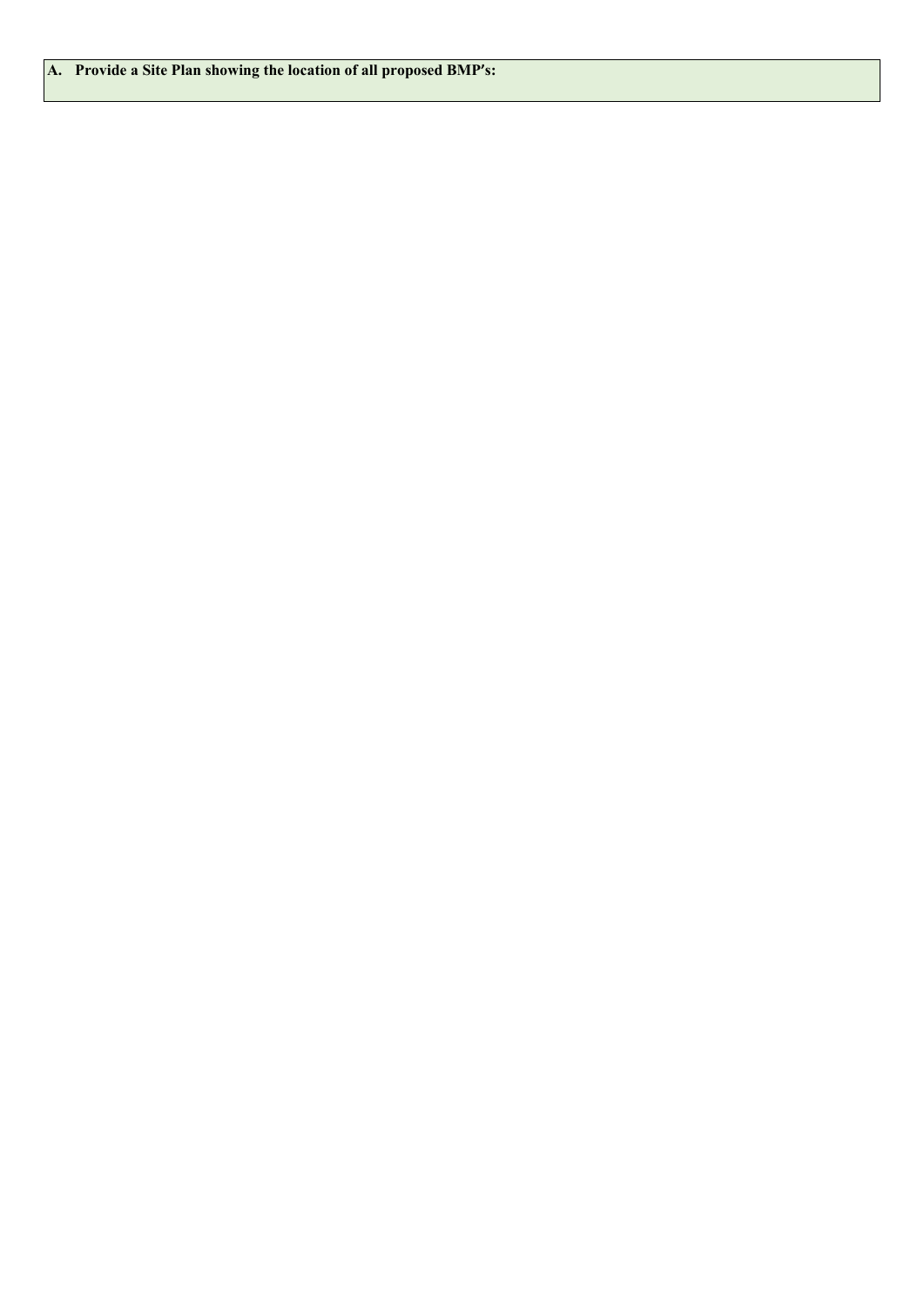## **B. Provide an Implementation and Maintenance Schedule for proposed BMP's:**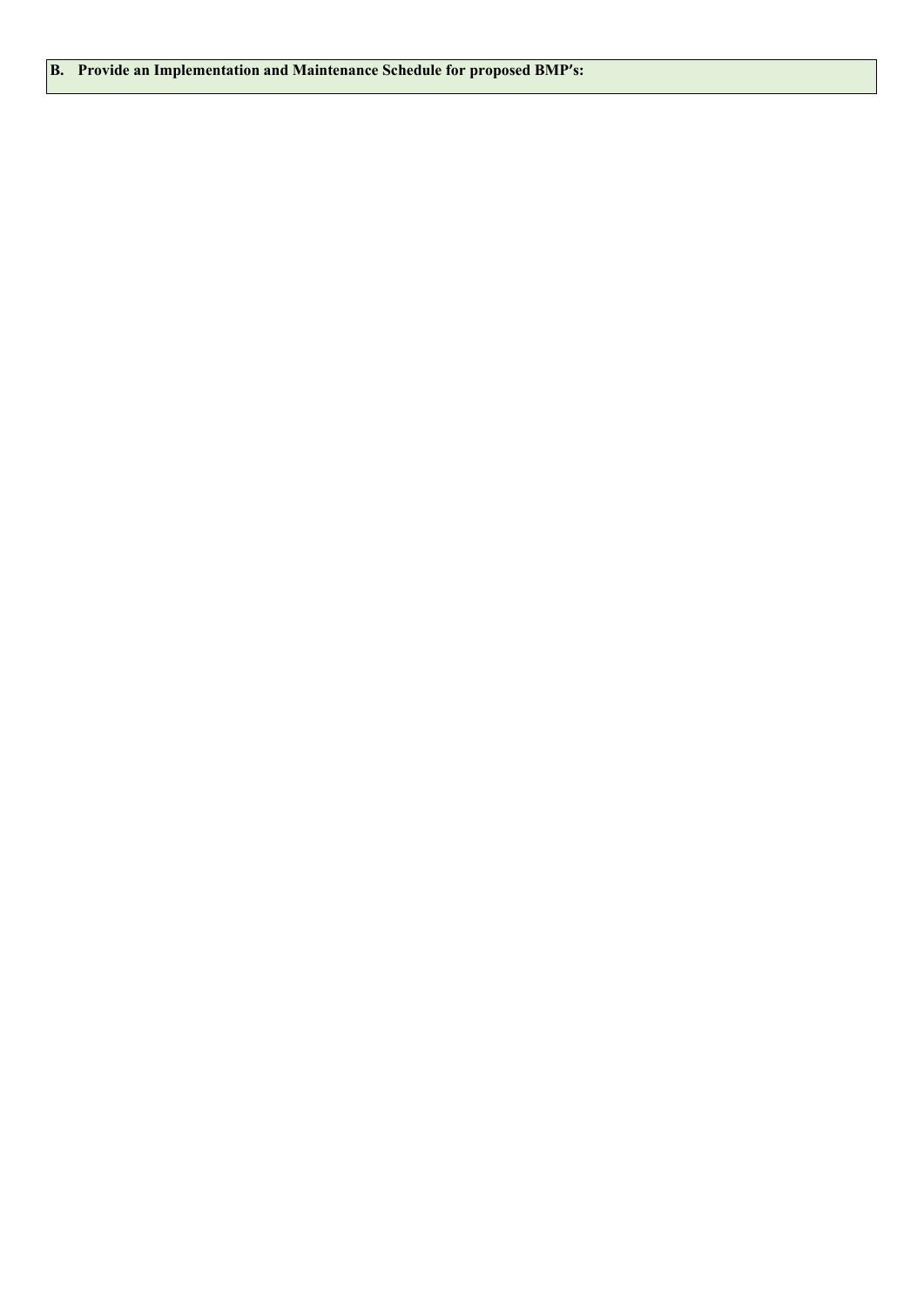**C. Check all that apply and provide a rationale for the selected BMP's. Use the rationale to demonstrate that the selected control measures are appropriate site specific BMP's.**

| <b>BMP:</b>                                                  | Rationale: |
|--------------------------------------------------------------|------------|
| <b>EROSION CONTROLBMPS</b>                                   |            |
| <b>Scheduling (Required)</b>                                 |            |
| $\Box$ Yes<br>$\Box$ Not Applicable                          |            |
| <b>Preservation of Existing Vegetation</b>                   |            |
| $\Box$ Yes<br>$\Box$ Not Applicable                          |            |
| <b>SEDIMENT CONTROLS</b>                                     |            |
| <b>Silt Fence</b>                                            |            |
| $\Box$ Yes<br>$\Box$ Not Applicable                          |            |
| <b>Fiber Rolls</b>                                           |            |
| $\Box$ Yes<br>$\Box$ Not Applicable                          |            |
| <b>Sand Bag Barrier</b>                                      |            |
| $\Box$ Yes<br>$\Box$ Not Applicable                          |            |
| <b>Gravel Bag Berm</b>                                       |            |
| $\Box$ Yes<br>$\Box$ Not Applicable                          |            |
| <b>Stabilized Construction Site</b><br><b>Entrance/ Exit</b> |            |
| $\Box$ Yes<br>$\Box$ Not Applicable                          |            |
| <b>NON-STORM WATER</b><br><b>MANAGEMENT</b>                  |            |
| <b>Water Conservation Practices</b>                          |            |
| $\Box$ Yes<br>$\Box$ Not Applicable                          |            |
| <b>Dewatering Operations</b>                                 |            |
| $\Box$ Yes<br>$\Box$ Not Applicable                          |            |
| <b>WASTE MANAGEMENT</b>                                      |            |
| <b>Material Delivery and Storage</b>                         |            |
| $\Box$ Yes<br>$\Box$ Not Applicable                          |            |